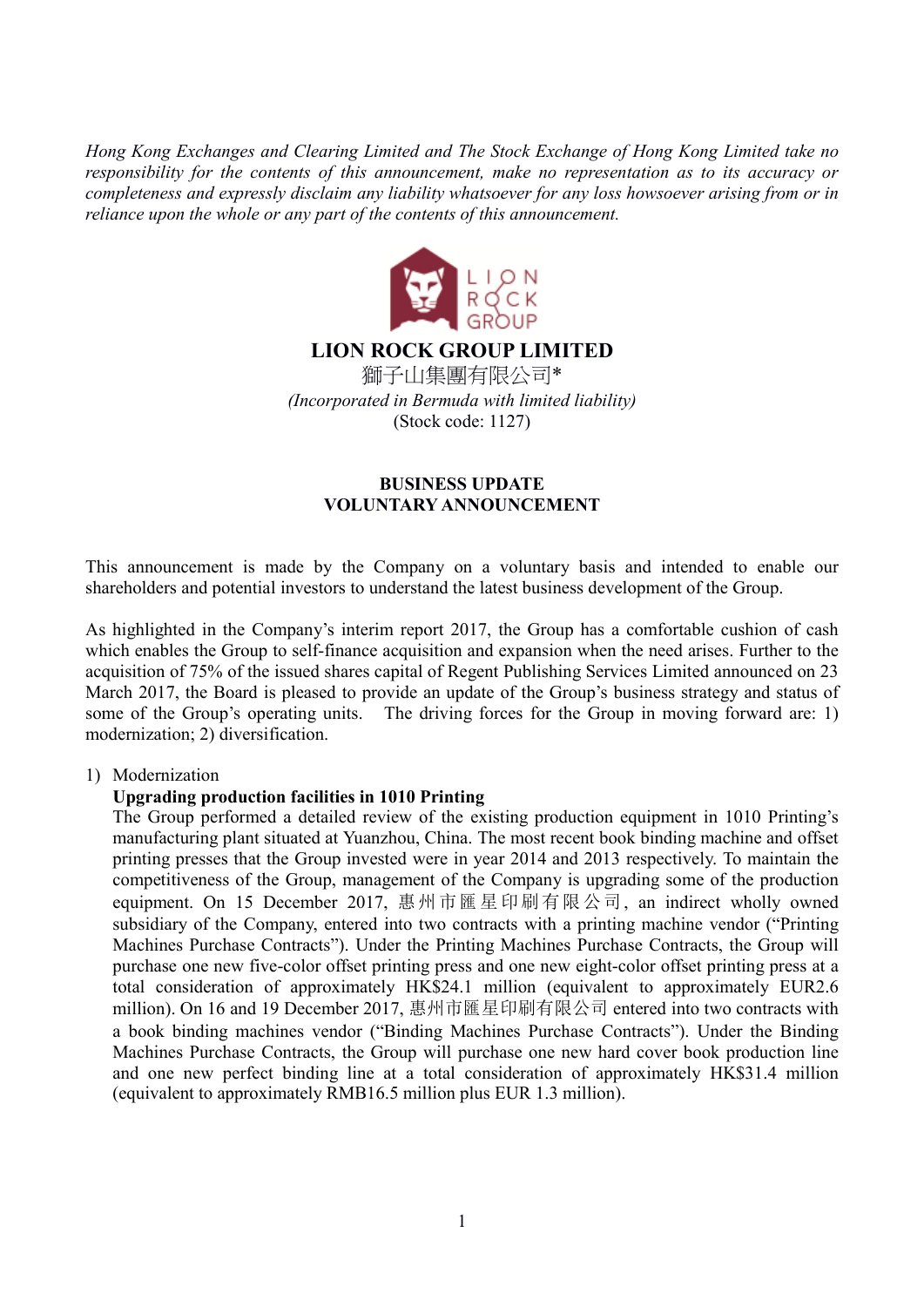To the best of the knowledge, information and belief of the Directors, having made all reasonable enquiries, each of the vendors and their ultimate beneficial owners is an Independent Third Party; and the two vendors are independent to each other.

The printing presses and binding machines are manufactured in Germany and expected to be delivered to the manufacturing plant at Yuanzhou in or around June 2018. The replacement of the printing presses and the binding machines will improve the production quality and efficiency of 1010 Printing's plant to operate at a level that meets the requirements of our customers. The Directors consider that the terms of the Printing Machines Purchase Contracts and Binding Machines Purchase Contracts are on normal commercial terms, fair and reasonable and in the interest of the Group as a whole.

#### 2) Diversification

The book printing industry faces daunting challenges : margin erosion, rapidly increasing paper costs which cannot be passed on entirely to the customers and the rising costs in hiring and keeping a skilled employee force. The need for the Group to diversify its business while maintaining its roots in book printing is becoming increasingly urgent.

Management is embarking on a strategy to capitalize on our strong balance sheet to acquire strategic stake in business partners in our business footprint : both upstream and downstream.

#### **Acquisition of Quarto Shares**

The recent acquisition of shares in the London Stock Exchange listed Quarto (LSE: QRT) is a case of investing upsteam. Quarto is a leading global illustrated non-fiction book publisher and one of the Group's top five customers which has been trading with the Group since 2007. With the recent depreciation of GBP and the decline of its share prices, our investment has been well timed. The Group believes that the acquisition of Quarto Shares will complement the Group's existing printing business. The Group intends to hold the Quarto Shares for long-term investment purpose.

The Group started to acquire Quarto Shares in October 2017. As at the date of this announcement, the Group holds an aggregate of 3,259,929 Quarto Shares, representing approximately 15.95% of the issued share capital of Quarto. The aggregate consideration for the 3,259,929 Quarto Shares was approximately GBP4.1 million (equivalent to approximately HK\$42.0 million) (excluding stamp duty and related expenses), representing an average price of approximately GBP1.25 (equivalent to approximately HK\$12.87) per Quarto Share. As the acquisition of Quarto Shares was conducted in the open market, the price of each trade represented the then market price of the Quarto Shares at the relevant time of acquisition. The closing price of Quarto Share as at 18 December 2017 was GBP1.365 (equivalent to approximately HK\$14.20). To the best of the knowledge, information and belief of the Directors, having made all reasonable enquiries, the vendors of the Quarto Shares and their ultimate beneficial owners are Independent Third Party.

This announcement is made by the Company on a voluntary basis and each of the transactions stated above does not constitute a transaction discloseable under Chapter 14 or Chapter 14A of the Listing Rules for the Company.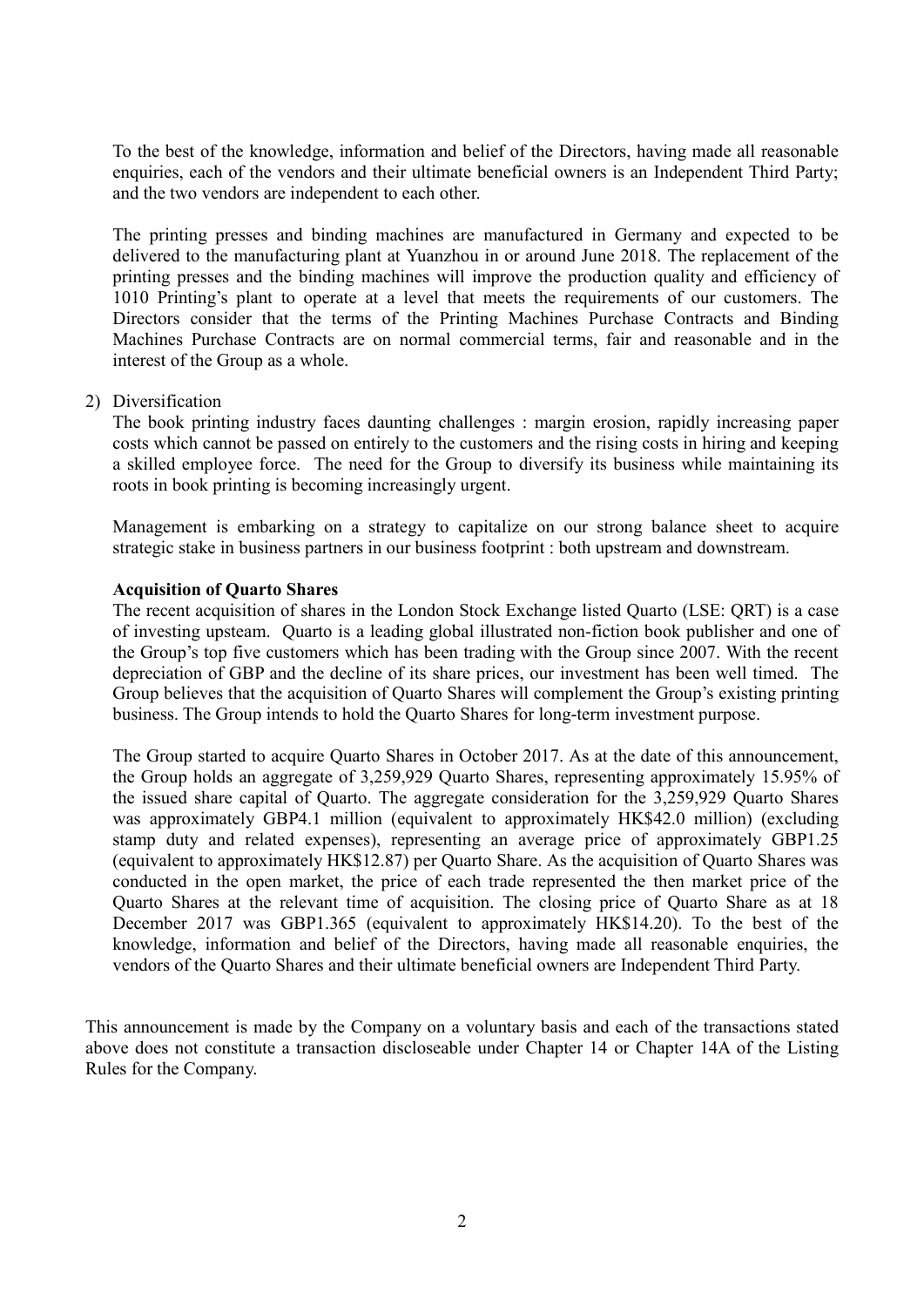# **DEFINITIONS**

In this announcement, the following expressions shall, unless the context requires otherwise, have the following meanings:

| "Board"                   | the board of Directors                                                                                                                                                             |
|---------------------------|------------------------------------------------------------------------------------------------------------------------------------------------------------------------------------|
| "Company"                 | Lion Rock Group Limited, a company incorporated in Bermuda with<br>limited liability and the issued shares of which are listed on the Stock<br>Exchange (Stock code: 1127)         |
| "connected person(s)"     | has the meaning ascribed thereto under the Listing Rules                                                                                                                           |
| "Director(s)"             | the director(s) of the Company                                                                                                                                                     |
| "EUR"                     | Euro, the lawful currency of the member states of the European Union<br>that adopted the single currency in accordance with the Treaty on the<br>Functioning of the European Union |
| "GBP"                     | British pound sterling, the lawful currency of the United Kingdom of<br>Great Britain and Northern Ireland                                                                         |
| "Group"                   | the Company and its subsidiaries                                                                                                                                                   |
| "HK\$"                    | Hong Kong dollars, the lawful currency of Hong Kong                                                                                                                                |
| "Hong Kong"               | the Hong Kong Special Administrative Region of the People's<br>Republic of China                                                                                                   |
| "Independent Third Party" | third party independent of the Company and its connected persons                                                                                                                   |
| "Listing Rules"           | the Rules Governing the Listing of Securities on the Stock Exchange                                                                                                                |
| "Quarto"                  | The Quarto Group, Inc., a company incorporated in the United States<br>and the issued shares of which are listed on the London Stock<br>Exchange (LSE: QRT)                        |
| "Quarto Share(s)"         | share(s) of US\$0.1 each in the issued share capital of Quarto                                                                                                                     |
| "RMB"                     | Renminbi, the lawful currency of the People's Republic of China                                                                                                                    |
| "Shareholder(s)"          | shareholder(s) of the Company                                                                                                                                                      |